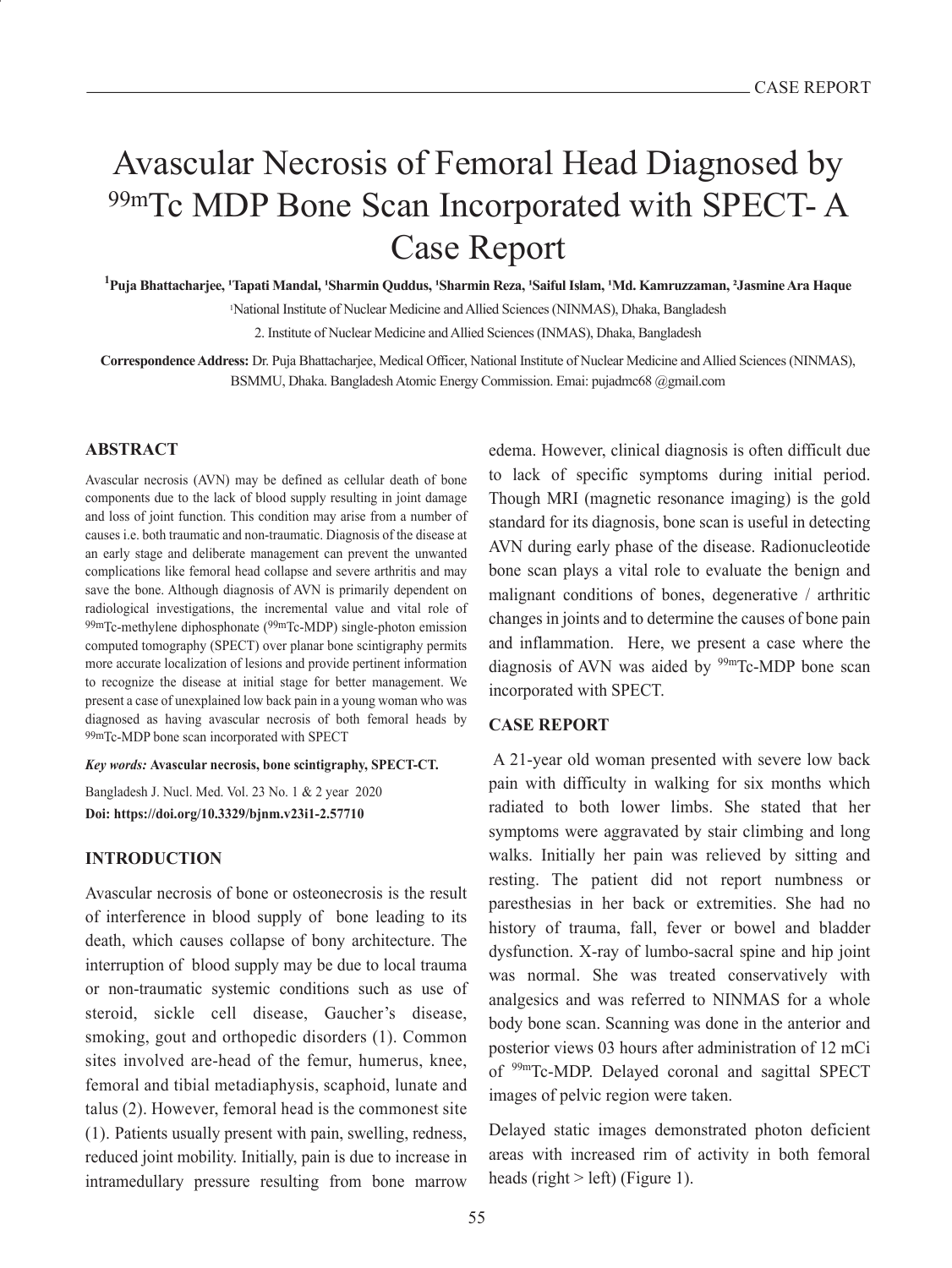

Figure 1: Delayed planar images of <sup>99m</sup>-Tc MDP bone scan in the patient having low back pain showing **photon deficient areas with increased rim of activity in both femoral heads (right > left). Focal uptake in right lower jaw represents dental cause.**

Transaxial, coronal and sagittal SPECT images of pelvic region showed photon deficient areas in heads of both femurs with increased rim of activity (right > left) (Figure 2). Rest of the skeleton showed symmetrical and uniform tracer distribution.



**Figure 2: Delayed planar spot images of 99m Tc-MDP bone scan showing photon deficient areas with increased rim of activity in both femoral heads (more intense on right)**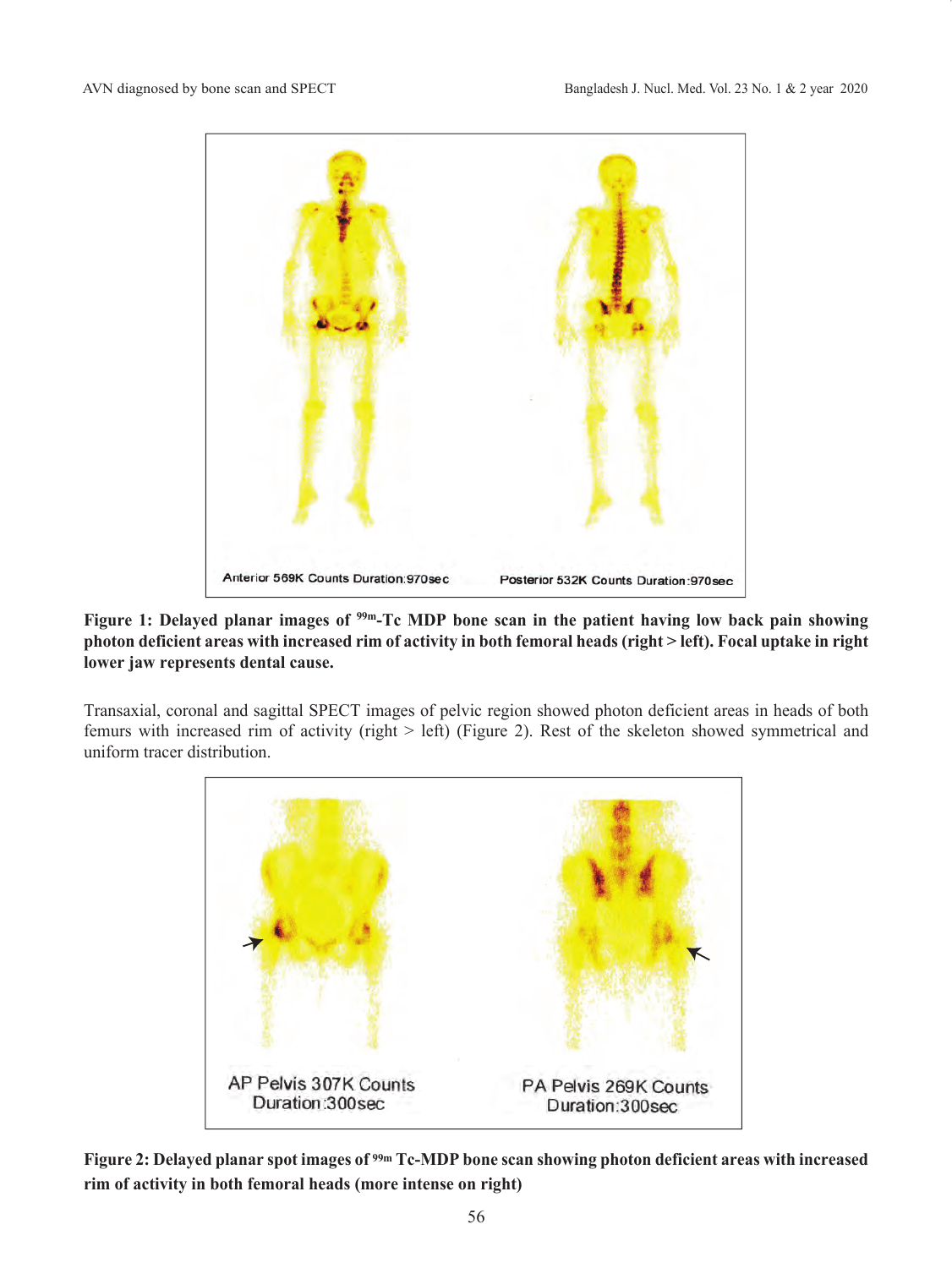

**Figure 3: SPECT images of pelvic region demonstrated photon deficient areas in heads of both femurs with increased rim of activity (right > left)**

Osteoblastic and osteolytic lesions were consistent with avascular necrosis of both femoral heads. Further MRI was done which was also consistent with our finding.

# **DISCUSSION**

AVN occurs mostly in the hip joint (2). Majority of cases are traumatically induced and only in 25% cases, AVN pertains to non-traumatic causes (3). Multiple studies and reviews have confirmed that plain radiographs are highly specific for advanced disease but exhibit very low sensitivity for the earliest stages of the disease (4,5). MRI is the gold standard of diagnosis and staging. However, it may not be as effective in identifying sun-chondral fractures as tomography or CT scan.

As AVN is an evolving process, the findings of bone scan vary with the stages of the disease. In acute stages, no radiotracer is delivered to the bone tissue. Therefore, initially for 7-10 days after the event, AVN generally appears in bone imaging as a photopenic area (Figure 1) After1-3 weeks, increased radiotracer concentration is seen in a subchondral distribution due to osteoblastic activity at the reactive interface around the necrotic segment (6). Imaging with pinhole collimator is useful as it increases the resolution. Overall sensitivity of bone scan for diagnosis of AVN of femoral head is from 78% to 91% (6). This variation in sensitivity is probably due to different etiology of AVN of femoral head. Sensitivity is high in AVN following femoral neck fracture due to interruption of blood supply rather than chronic non-traumatic processes. Some studies have shown that bone scan is superior to conventional MRI in early detection of AVN (7). It can give valuable information in fractured femoral neck due to AVN with metallic fixation device.